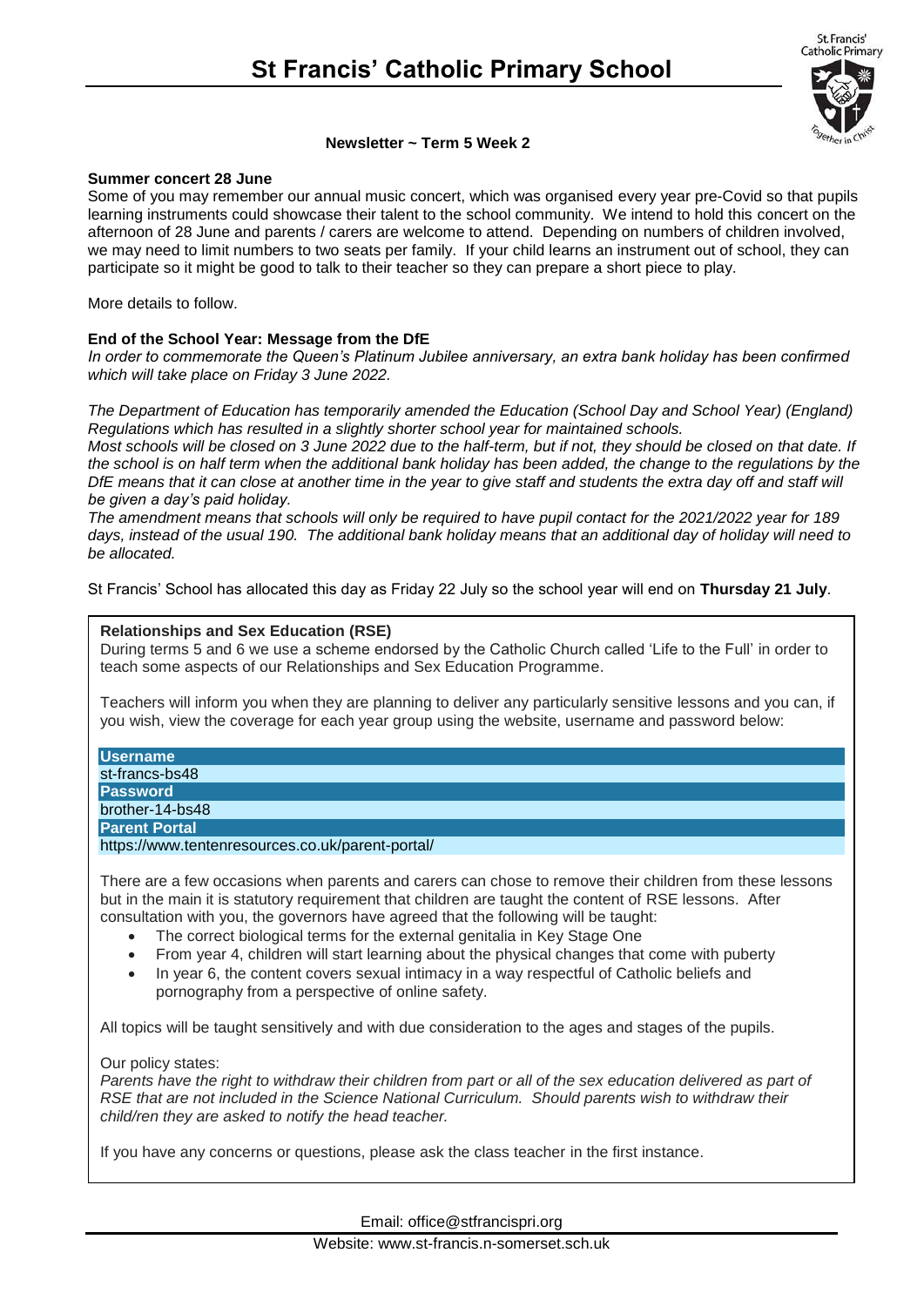St. Francis' **Catholic Primary** 

Well done for reading a very wordy first page – here are some photos!

## **Year 2**

Have had a very busy week…

Doing splendidly well as catwalk models!

Reminding us of the joy of the Easter season at their mass on Friday last week





And forming a professional recorder orchestra!

# **Year 3 / 4 Cross Country Success**

I could not be prouder of our year 3 and 4 cross country runners, who took away more medals than any other school on Wednesday at an inter-schools event. Special mention goes to Chinonso, for coming first in his event, to the year 3 boys and girls who came away with gold and silver in their relay races and to the year 4 girls who placed third in their relay. Not only did the children amaze us with their running abilities, but they also as a school team represented the school perfectly, cheering each other on and encouraging children from other schools, trying their absolute best and showing great sporting behaviour all round! Well done children – you were a pleasure to be with! As another school put it – 'they put St Francis' on the map!'



### **Forthcoming Events**

| When?               | Who?              | What?              | <b>Additional Information</b>                            |
|---------------------|-------------------|--------------------|----------------------------------------------------------|
| Monday 9-Thursday   | Year 6            | <b>SATS</b>        | Please make sure children are in school, well rested and |
| 12 May              |                   |                    | with a good breakfast inside them!                       |
| Monday 16-Friday 20 | Year <sub>2</sub> | <b>SATS</b>        | Please make sure children are in school, well rested and |
| May                 |                   |                    | with a good breakfast inside them!                       |
| Tuesday 17 May      | Year 6            | Bikeability        | Details via class teacher                                |
| Wednesday 18 May    | Year 6            | <b>Bikeability</b> | Details via class teacher                                |
| Thursday 19 May     | Year 6            | <b>Bikeability</b> | Details via class teacher                                |
| Tuesday 24 May      | Year 4            | Retreat day        | Details to follow                                        |
| Wednesday 25 May    | tbc               | <b>Multiskills</b> | Details to follow                                        |
|                     |                   | sport event        |                                                          |

Email: office@stfrancispri.org